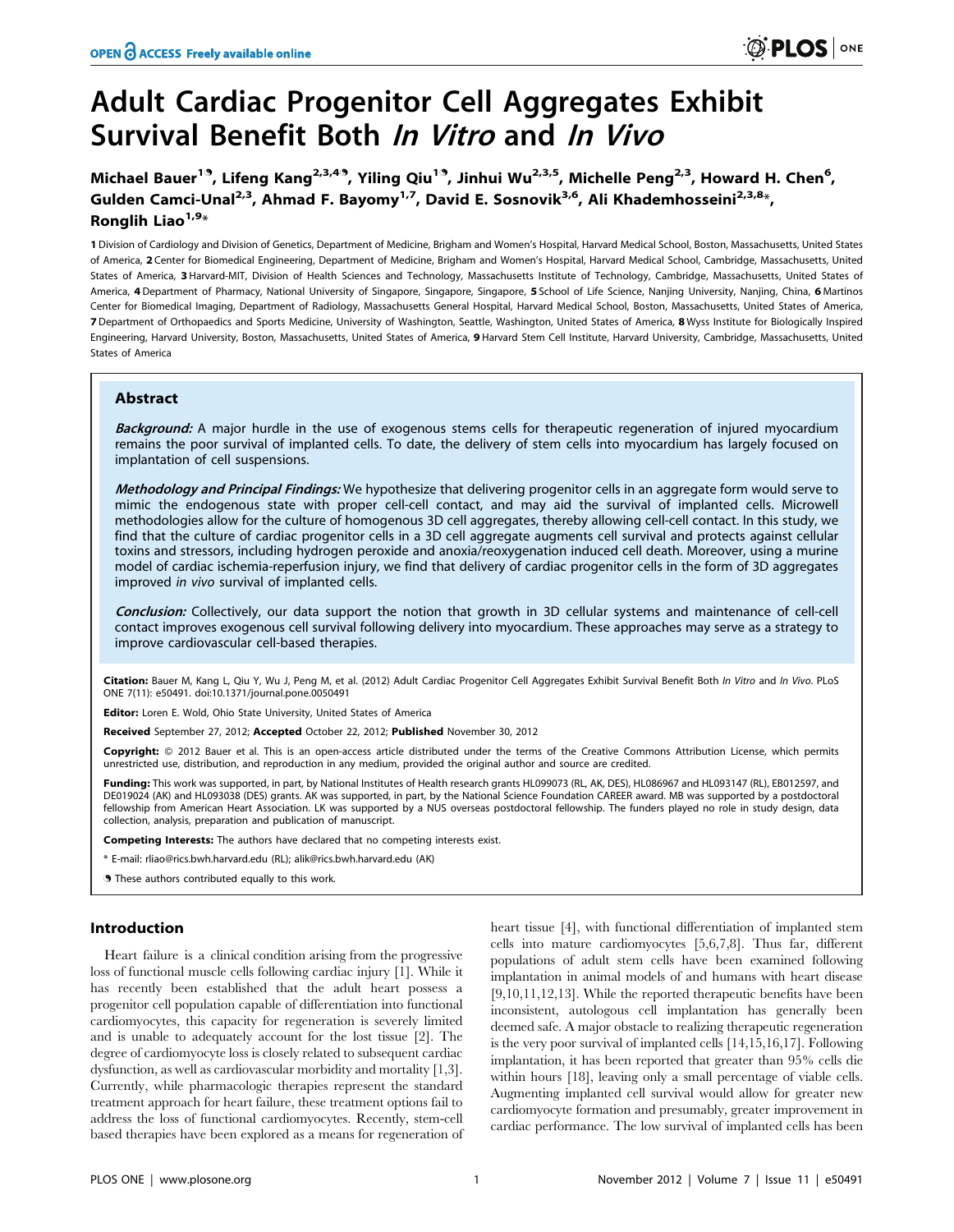attributed to cell death induced by the hostile environment within injured myocardium [15,19]. Thus far, attempts to overcome this survival obstacle have focused on biochemical means, including but not limited to, preconditioning of cells prior to implantation, exposure to pro-survival factors, and genetic modification of cells [20,21]. Few reports, however, have examined the importance of biophysical properties, such as cell-cell contact, in modulating implanted stem cell survival.

Similar to the resident stem cells found in other organs, adult cardiac stem cells reside in a microenvironment, or cellular niche, in the myocardium [22,23,24,25]. The cells within the niche are in close contact with each other, and include progenitor cells, cardiomyocytes and surrounding matrix proteins [23,25]. It has been shown that the establishment of cell-cell contact is beneficial for promoting cell survival [26,27]. Thus, we hypothesized that delivering cells in 3D aggregates to maintain cell-cell contact may promote implanted cell survival. In this study, utilizing our recently established microwell array methodology, we demonstrated that cardiac side population (CSP) progenitor cells [28,29], when delivered in 3D cell aggregates exhibit enhanced survival against stressors and toxins in vitro, as well as improved survival following implantation in vivo in a murine model of cardiac injury.

## Materials and Methods

#### Animals

For in vitro studies, CSP cells were isolated from eight-week-old male C57/BL6 mice purchased from Jackson Laboratories. Eightweek-old female Friend Virus B-type (FVB) mice were obtained from Charles River Laboratories for in vivo ischemia reperfusion and cell implantation experiments. Dual luciferase and GFP transgenic (L2G) mice were kindly provided by Dr. Joseph Wu (Stanford University School of Medicine) [30]. All animal studies strictly adhered to the guidelines of the Harvard Medical School Institutional Animal Care and Use Committee (IACUC) and the National Society for Medical Research. All animal studies were conducted according to guidelines provided by National Research Council, National Institutes of Health and Institute of Laboratory Animal Resources. The protocols were reviewed and approved by the IACUC of Harvard Medical School (protocol number: 04745) or Massachusetts General Hospital (Protocol number: 2011N000009).

#### Cardiac Side Population Cell Isolation and Culture

CSP cells were isolated as described previously [28,29,31,32]. Briefly, hearts from adult mice as described above were digested using dispase and collagenase B (Roche, Indianapolis, IN). The mononuclear cell fraction was isolated and stained using  $5 \mu g/ml$ Hoechst 33342 (Sigma-Aldrich, St. Louis, MO) at 37°C for 90 minutes and further stained for CD31 and Sca-1 (BD, Franklin Lakes, NJ).  $CD31 -$  Sca-1+ CSP cells were isolated using fluorescence activated cell sorting (FACS Aria, BD, Franklin Lakes, NJ) and cultured in our established proliferation media as described before [28,29,31,32]. The CSP cells used in this study were passage 4–6 cells.

### Microwell Assembly

Microwells at a diameter of  $200 \mu m$  were generated using micromolding on UV-photocrosslinkable polyethylene glycol dimethacrylate (PEGDM, MW = 1000, 10% in PBS) (Monomer-Polymer & Dajac Labs, Trevose, PA) with 0.5% photoinitiator 2hydroxy-1-[4-(hydroxyethoxy)phenyl]-2-methyl-L-propanone (Irgacure D2959, Ciba Specialty Chemicals Inc., Florham Park, NJ). To create surfaces capable of PEG attachment, glass slides were treated with 3-(trimethoxysilyl) propylmethacrylate (TMSPMA)

(Sigma-Aldrich Co., St. Louis, MO) at  $80^{\circ}$ C for 12 hours. A patterned PDMS stamp was placed on an evenly distributed film of PEGDM macromer solution on the TMSPMA coated glass slide and photo-crosslinked  $(\lambda = 350 - 500 \text{ nm}, 180 \text{ sec}, 10 \text{ mW/cm}^2;$ OmniCure Series 2000 curing station, EXFO, Mississauga, Canada). For adhesive (glass bottom) microwells, the patterned PDMS stamp was first placed on the glass slide and then PEG monomer solution was added at the edge of PDMS stamp. After polymerization the PDMS stamp was peeled from the substrate.

# Generation of CSP Aggregates

For controlled cell aggregation, CSP cells were seeded into microwells by using a previously developed method [33]. A schematic summarizing the protocol is shown in **Figure 1**. Briefly, 15 µl of cell suspension  $(4-16\times10^6 \text{ cells/mL})$  was pipetted along the edge of a cover glass, which was then slowly  $(\sim1$  mm/s) wiped across a microwell array. Once the array was traversed, the excess fluid outside the array was removed and the array was immersed in media in a culture dish. After 3D cellular aggregates formed overnight, they were imaged directly inside microwells or harvested by flushing with a stream of culture media.

As a comparison, cell aggregates were also generated by plating cells (2000 cells/well) in 96 well plates (2000 cells/well) with ultra low attachment (ULA) surface (Corning life sciences, Lowell, MA). Twenty-four hours post-seeding, the aggregated size was determined by imaging cells using phase contrast microscopy.

Conventional 2D CSP cell culture was achieved by seeding cells with  $5.9\times10^3$  cells/mm<sup>2</sup> using the method similar to the 3D cell aggregate but with glass-bottom microwells. Cells were cultured overnight in their respective conditions for all in vitro and in vitro experiments.

#### In vitro Viability Assays

Cell viability in vitro was determined using direct fluorescence microscopy imaging methods and FACS-based analysis. For imaging, CSP cells in either 3D aggregates or 2D culture were stained using a combination of ethidium homodimer (EthD) (Invitrogen, Carlsbad, CA) and DAPI (Invitrogen, Carlsbad, CA). The microwells were washed with PBS and incubated with EthD (4  $\mu$ M) for 10 minutes at 37 $^{\circ}$ C to label dead cells. Cells were washed using PBS, fixed with 4% paraformaldehyde and counter-stained with DAPI (5  $\mu$ g/ml) for 10 minutes at 37 $\degree$ C and washed with PBS. To quantify cell viability, microarrays were imaged using a fluorescence microscope equipped with a motorized stage (Axiovert 200M, Zeiss, Thornwood, NY). Fluorescence intensities for both DAPI and EthD were measured using ImageJ (NIH, Bethesda, MD). Briefly a grid of ROIs was produced to match the microarray and then fluorescence values in both the DAPI and the EthD channels were measured. Minimal values in each ROI were taken as the local background and subtracted from the fluorescence reading. The cell death was calculated as the ratio between EthD and DAPI readings.

For FACS-based cell death analysis, cells in microwells were incubated with EthD as described above. Following staining, the cell aggregates or 2D cultures were washed out and dissociated into single cell suspensions with 0.05% trypsin (Gibco, Invitrogen, Carlsbad, CA). Cell death analysis was performed using flow cytometry (Accuri C6, Accuri Flow Cytometry, MI).

# Hydrogen Peroxide Treatment and Anoxia/ Reoxygenation

To determine the susceptibility to stress, CSP cells in cell aggregates or 2D cultures were treated with 200  $\mu$ M H<sub>2</sub>O<sub>2</sub> or anoxia followed by reoxygenation. Briefly, CSP cells were incubated with culture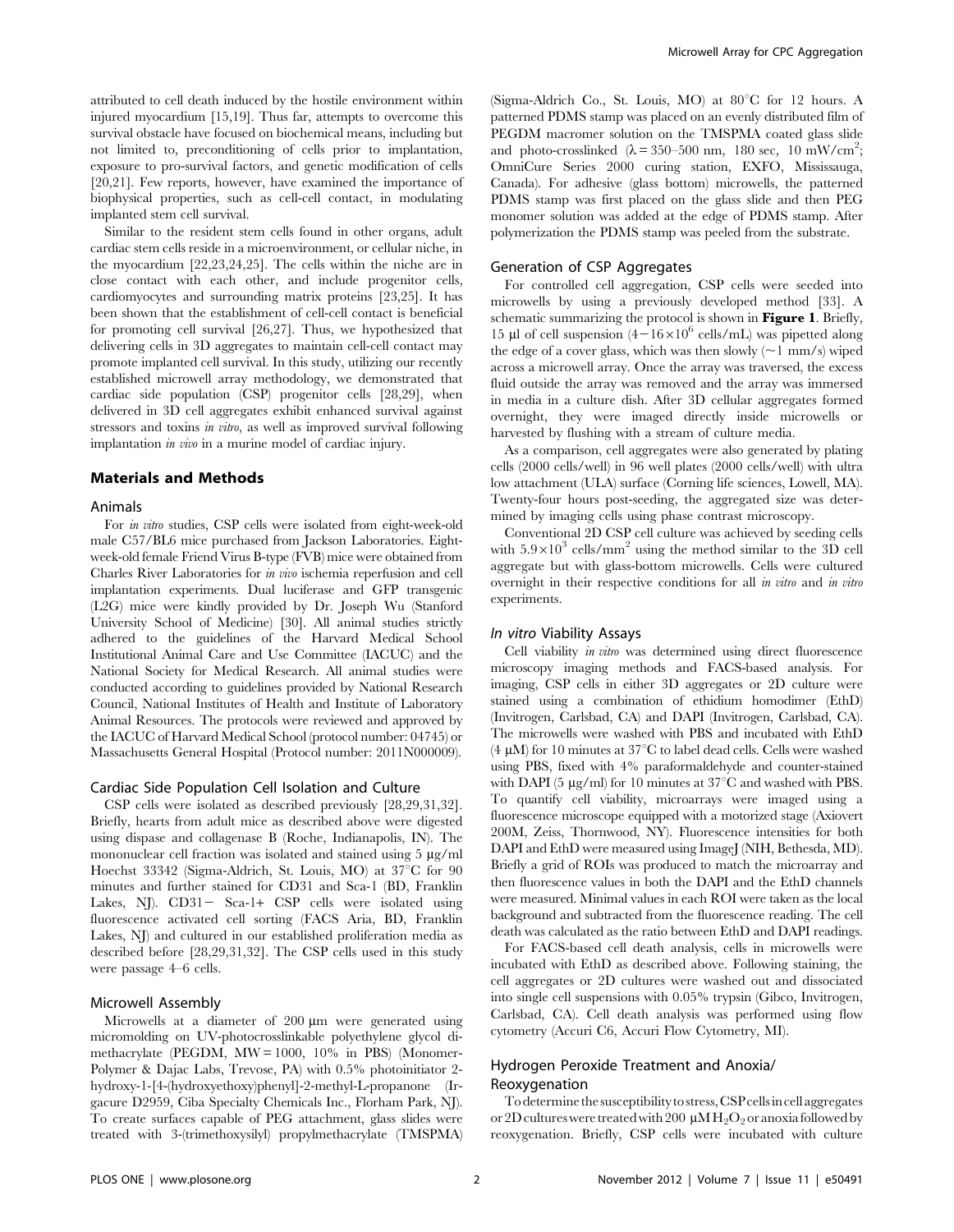

Figure 1. Cell patterning and aggregate formation inside microwells. A) Cell patterning. Cells were localized inside the microwells. B) After cell seeding, the cells in the microwell array were cultured in a petri dish and aggregates formed within 24 h. C) Once the aggregate formation is complete inside the microwells, they can be stained. D) Aggregates can be imaged inside microwells. E) Aggregates can be easily released from the microwells by gentle flushing with media for other applications. doi:10.1371/journal.pone.0050491.g001

medium containing 200  $\mu$ MH<sub>2</sub>O<sub>2</sub> or vehicle for 2 hours at 37°C. For the anoxia and reoxygenation, cells were subjected to 24 hours anoxia, 5%  $CO<sub>2</sub>$  balanced medical grade 99.9999% N<sub>2</sub> (Airgas, Salem, NH), using a standard hypoxia chamber followed by 2 hours reoxygenation.Cells cultured under regularculture conditionsforthe same period of time were used as control. Viability of cells was determined as described above.

# Mouse Model of Ischemia Reperfusion and Cell Implantation

A murine model of ischemia reperfusion was generated by ligating the left coronary artery of FVB mice for 45 minutes, followed by release, as described previously [34]. Two weeks following ischemia reperfusion,  $1 \times 10^5$  CSP cells in 12.5 µl total volume in either 3D aggregate or single cell suspensions were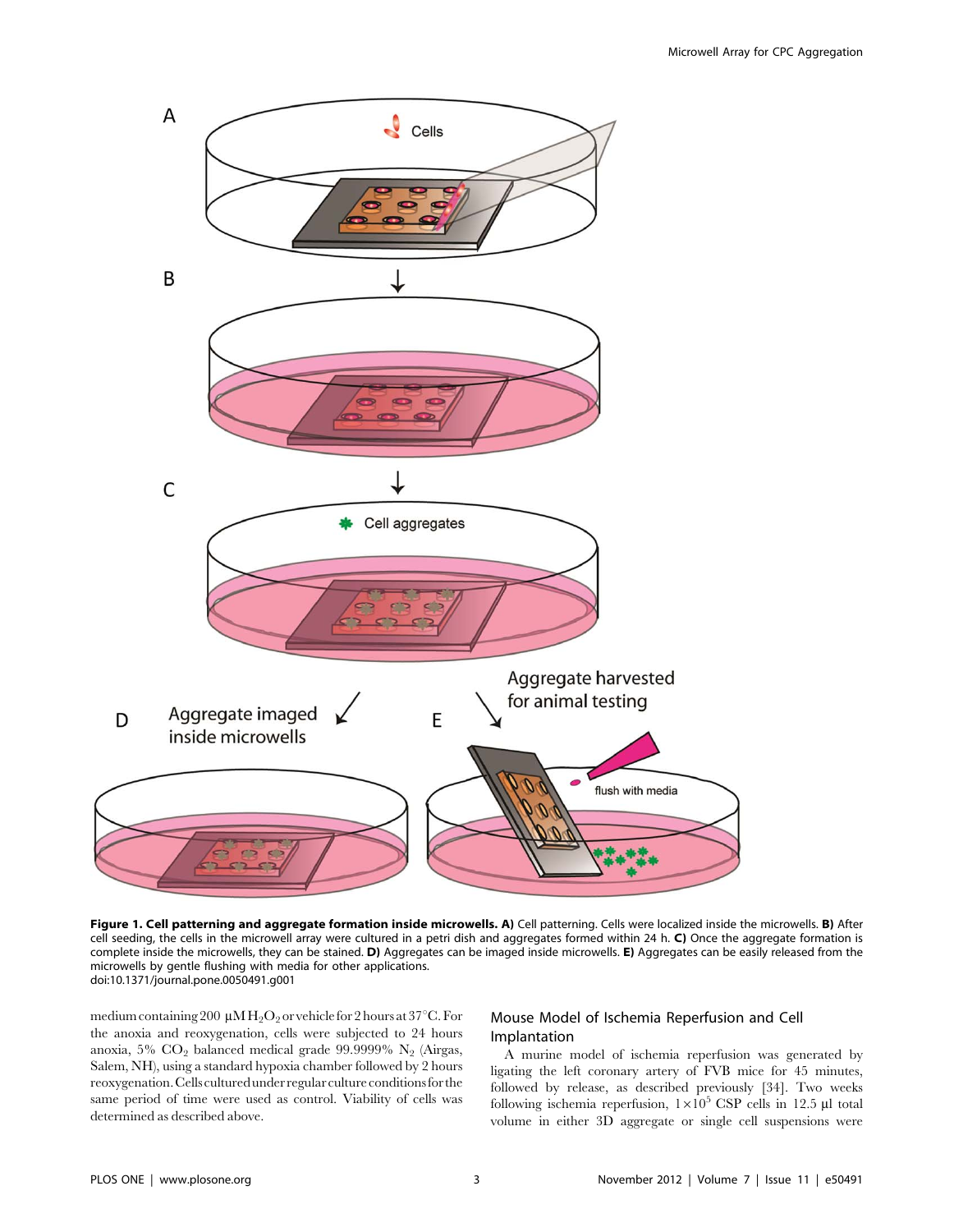delivered via direct myocardial injection into the border zone of the infarct [34].

### In vivo Cell Survival Assay

Implanted cell survival was determined by bioluminescence imaging in vivo and immunohistochemtry ex vivo. For in vivo imaging, the mice were anesthetized with isoflurane and an aqueous solution of the substrate D-Luciferin (Molecular Imaging Products, Bend OR) was injected intraperitoneally (200 mg/kg body weight at 15 mg/ml). The animals were then allowed to recover before being re-anesthetized and placed in the Xenogen IVIS Spectrum imaging system (Caliper Life Sciences, Hopkinton,  $MA$ ) with the platform preheated to  $38^{\circ}$ C. The CCD (Chargecoupled device) camera was cooled to  $-90^{\circ}$ C and the field of view (FOV) set to  $22.4 \times 22.4$  cm<sup>2</sup>. Luminescent images were acquired with a 300 s exposure time, 8 binning, 1 f/stop, open filter, and with a spatial resolution of  $270 \mu m$ . Photographic images of the subjects were acquired as well.

Quantification of the luminescence signal was performed using the Living Image software (Caliper) by applying a region of interest (ROI) over the heart and measuring the photon intensity in average radiance (photons  $\sec^{-1}$   $\cdots$   $\cdots$   $\sec^{-1}$ ). Measurements were taken at 0, 4, and 6 days post cell implantation, background subtracted, normalized to the corresponding day 0 signal, and expressed as percent survival. Each data point represents  $n = 6$ .

#### Data Analysis and Statistics

Data were collected using a spreadsheet program and further analyzed using the R statistical framework 11. Student's t-tests were used to compare two groups, while analysis of variance (ANOVA) to compare three or more groups. A  $p<0.05$  was considered statistically significant. Data are presented as mean  $\pm$ S.D.

## Results

### Size of CSP Cell Aggregates is Regulated by Controlling Cell Seeding Density in Microwells

The formation of CSP cell aggregates took place in culture within a short period of time. CSP cells seeded in microwells and imaged using a time-lapse mode in phase-contrast showed initial formation of aggregates within 1 hour post seeding (**Figures 2A**). Aggregate size reduced to the final size in approximately 3 hours **(Figures 2A).** Thereafter, over a subsequent 9 hours, aggregate size did not significantly increase but a further smoothening of the surface was observed (Video S1).

To determine whether the cell aggregate size can be regulated, we seeded cells in three concentrations ranging from  $4 \times 10^6$ ,  $8\times10^6$ , to  $16\times10^6$  CSP cells per mL in microwell arrays. We found that the number of cells in each aggregate increased with greater seeding density as measured 24 hours following seeding (Figure 2B). Moreover, the diameter of cell aggregate correlated  $(R^2 = 0.99)$  to the cell number in each aggregate (**Figure 2C**). We next compared the uniformity of size of each aggregate between cell seeding in microwells and conventional 96 well non-adherent plates with ULA surface. Twenty-four hours following seeding, CSP cells cultured in suspension formed aggregates in both microwells (Figure 2D) and ULA 96 well plates (Figure 2E). As shown in Figure 2F, the size of CSP cells was homogenous with low variation with standard deviation of  $10.9 \mu m$ . In contrast, the aggregate size of cells cultured in ULA 96 well plates varied largely with broader range of distribution as evidenced by a 77.7  $\mu$ m standard deviation (Figure 2G). These data demonstrated that

microwell methodology can be used to generate desired aggregate size for biological applications.

# CSP Cell Aggregates are Less Susceptible to Oxidative and Hypoxic Stress

To test the hypothesis that cells in 3D aggregates enhance protection against stressors and toxins, CSP cells in either 2D monolayer culture or 3D cell aggregate with aggregates of three different sizes, S:  $53\pm7$  µm; M:  $63\pm7$  µm; L:  $76\pm8$  µm, were subjected to 200  $\mu$ M H<sub>2</sub>O<sub>2</sub> for 2 hours to mimic the increased oxidative stress present in injured myocardium. Cells grown in 3D cell aggregates were less susceptible to increased oxidative stress compared to those cultured in 2D monolayer as determined by EthD/DAPI ratio. As demonstrated in Figure 3A and 3B, cells cultured as 3D aggregates showed a lower EthD/DAPI ratio as compared to cells in single layer. Interestingly, this survival benefit was independent of the cell number per aggregate within the range tested in this study  $(47\pm1)$  to  $184\pm7$  cells). In addition, we examined the response of CSP cells to 24 hours of anoxia followed by 2 hours reoxygenation. Similar to results obtained following  $H_2O_2$  exposure, reduced cell death, as determined by EthD/ DAPI, was observed in 3D cell aggregates (Figure 3C and 3D,  $p<0.05$ , n = 3). These observations were confirmed using additional measures of cell death, including by FACS analysis, in a subset of experiments (Figure S1A and S1B).

To verify that protection from cell death observed in cell aggregates was not due to the in-accessibility of dye staining in 3D aggregate format, we subjected CSP cell aggregates to supraphysiologic concentrations of  $H_2O_2$  and were indeed able to detect dead cells using the fluorometric assay (Figure S1C).

#### CSP Cell Aggregates Show Improved Survival in vivo

Prior to testing the survival of cell aggregates in vivo, we sought to determine whether CSP cell aggregates were able to withstand the shear stress of passing though a 30G needle, which is required for intra-myocardial implantation. As shown in Figures 4A & 4B, the gross morphology of CSP cell aggregates was unchanged following passage through a small caliber needle. Moreover, cell viability, as determined by cell death assay, was unchanged with passage (Figures  $4C - 4E$ ).

A myocardial ischemia-reperfusion (post-IR) model was used to assess the survival benefit of CSP cell aggregates in vivo. CSP cells were isolated and cultured from mice over expressing luciferase/ eGFP (L2G mice). Two weeks post-IR, 100,000 L2G CSP cells in either single cell suspension or 3D aggregates ( $76\pm8$  µm) were injected into the border zone. The initial graft survival was determined 6 hours post injection as shown in the **Figures 5A &** 5B, with a marked initial cell engraftment. Only 40% of implanted cells remained alive at day 4 post implantation when cells were delivered in single cell suspension, whereas approximately 80% of implanted cells survived when cells were delivered as cell aggregates (Figure 5C). CSP cells in either aggregates or suspension showed clear bioluminescence signals 6 hours post injection (Figure 5B), and the survival benefit of 3D cell aggregates persisted at 6 days post-cell implantation (Figure 5C). Taken together, these data support the hypothesis that cells delivered in the form of 3D aggregates exhibit greater survival when implanted *in vivo* following cardiac injury.

#### **Discussion**

In this report, we utilized a microwell array system to study the effect of 3D cell culture on cardiac side population (CSP) cells, a proven adult resident cardiac progenitor cell population [24,28].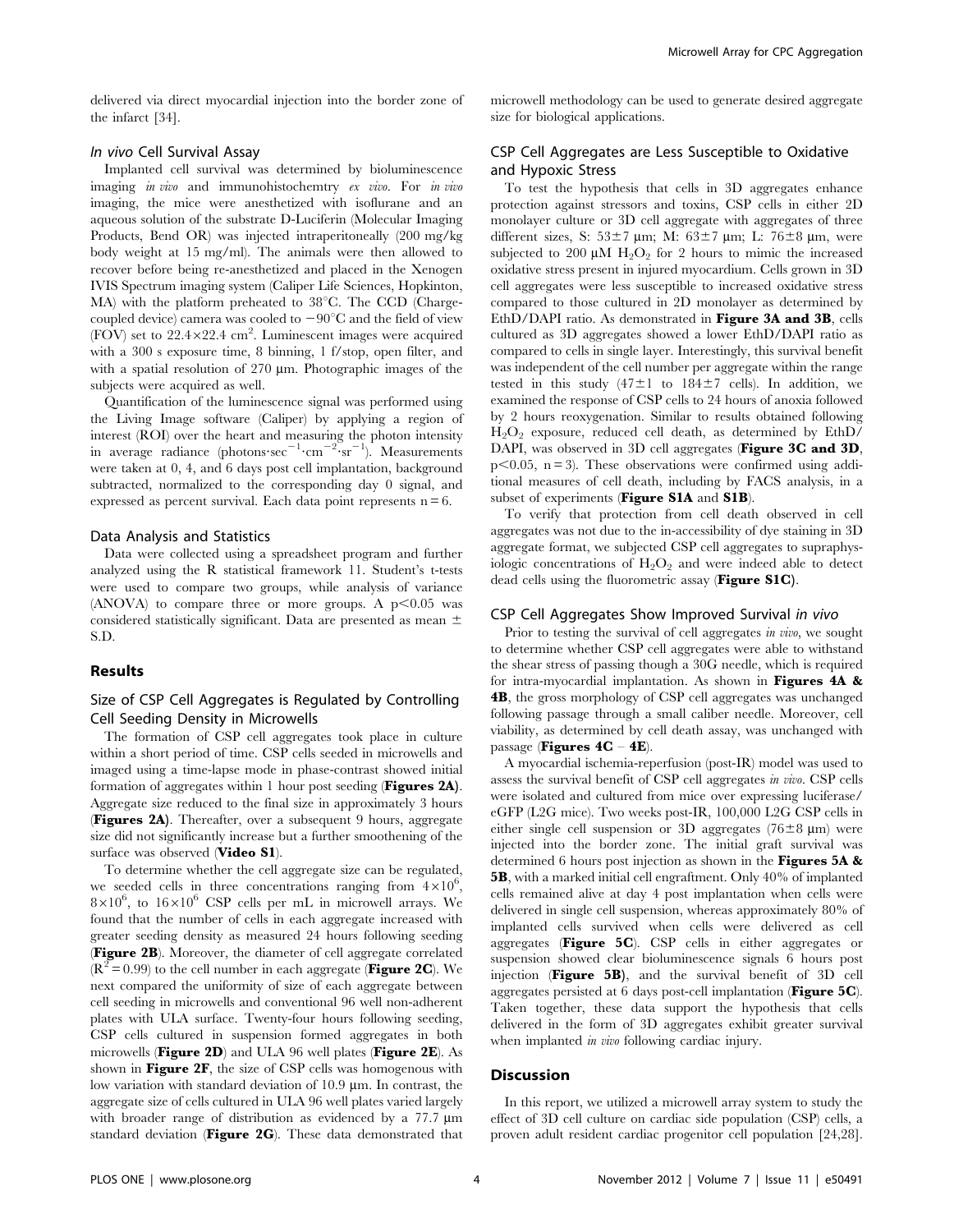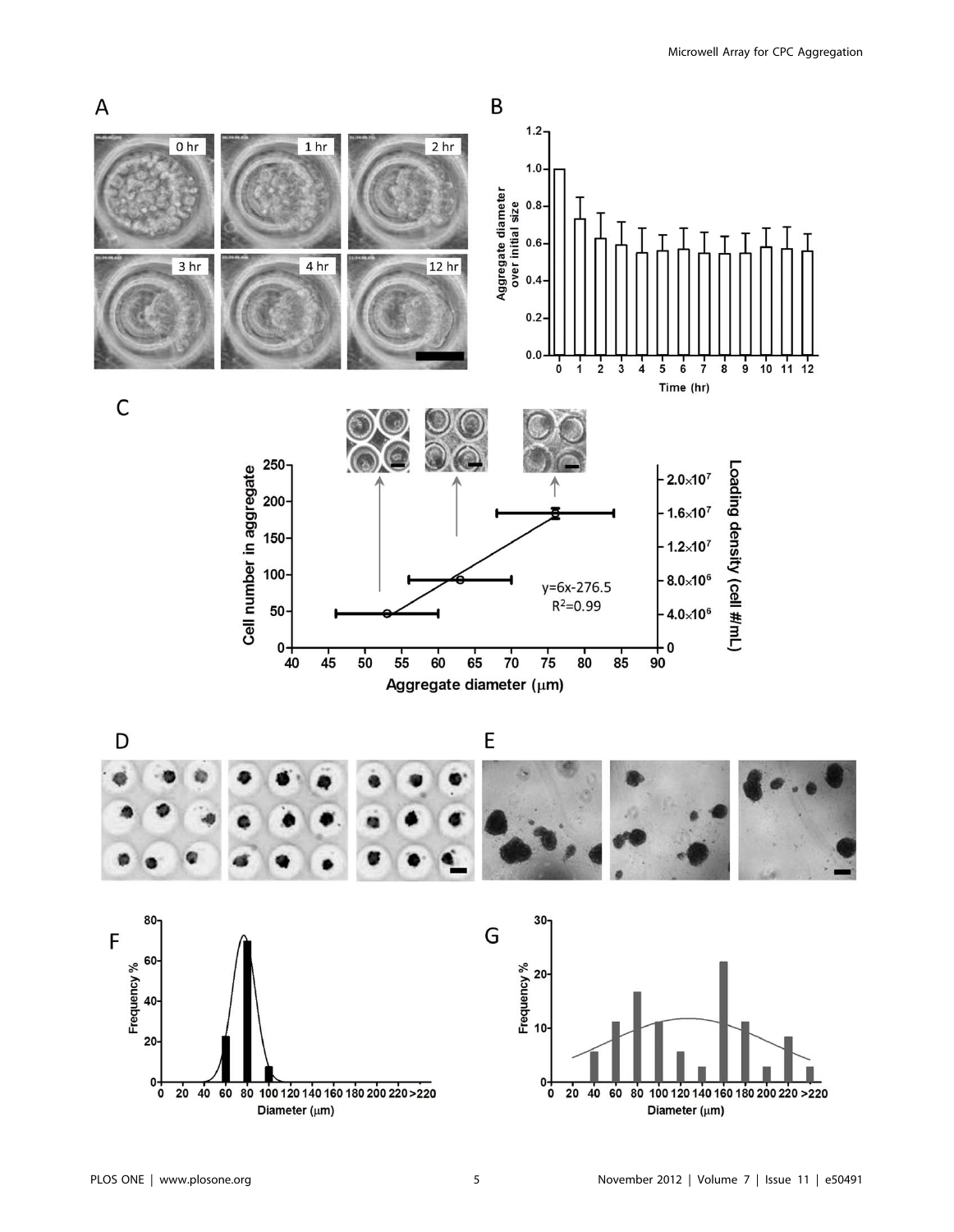Figure 2. Characterization of aggregate formation and uniformity. A) Time course of aggregate formation in the microwell at 0,1,2,3,4, and 12 h post seeding. B) Quantification of aggregates size over time  $(n = 2)$ . C) Size of the aggregates can be controlled by seeding microwell arrays for CSP aggregation with different cell numbers in microwells. The cell suspension densities used for seeding were 4×10<sup>6</sup>/mL, 8×10<sup>6</sup>/mL, and 16×10<sup>6</sup>/ mL, resulting in aggregates with controllable sizes defined hereinafter as small aggregate (S), medium aggregate (M), and large aggregates (L), respectively. D) Subsets of a microwell array with CSP cell aggregates after 24 h showing high uniformity. E) CSP cells cultured in an ultra low adhesive (ULA) 96-well plate for 24 h. Cells form aggregates of various sizes. F) Frequency distribution of diameter of aggregates formed in microwells shows narrow distribution. The standard deviation (S.D.) of Gaussian distribution fitting is 10.9  $\mu$ m. **G**) Frequency distribution of diameter of aggregates formed in ULA 96-well plates shows wide distribution. The S.D. of Gaussian distribution fitting is 77.7 mm. (All bars represent 100 mm). doi:10.1371/journal.pone.0050491.g002



Figure 3. Aggregate survival tests in vitro. A) Subsets of microwell arrays with 2D monolayer of cell culture (2D) and aggregates of three sizes (S, M, and L). Hydrogen peroxide and anoxia/reoxygenation treatments were employed to induce cell death. EthD (red) and DAPI (blue) staining were performed for the determination of cell death. B) Quantification of dead CSP cells in 2D single layer culture and aggregates with variable diameters subjected to 200 µM-hydrogen peroxide treatment using EthD/DAPI fluorescent intensity ratio. Data were normalized to the vehicle groups of 2D monolayer culture and aggregates in three sizes. C) Quantification of dead CSP cells in 2D single layer culture and aggregates with variable diameters subjected to anoxia/reoxygenation using EthD/DAPI fluorescent intensity ratio. Data were normalized to the vehicle groups of 2D monolayer culture and aggregates in three sizes. doi:10.1371/journal.pone.0050491.g003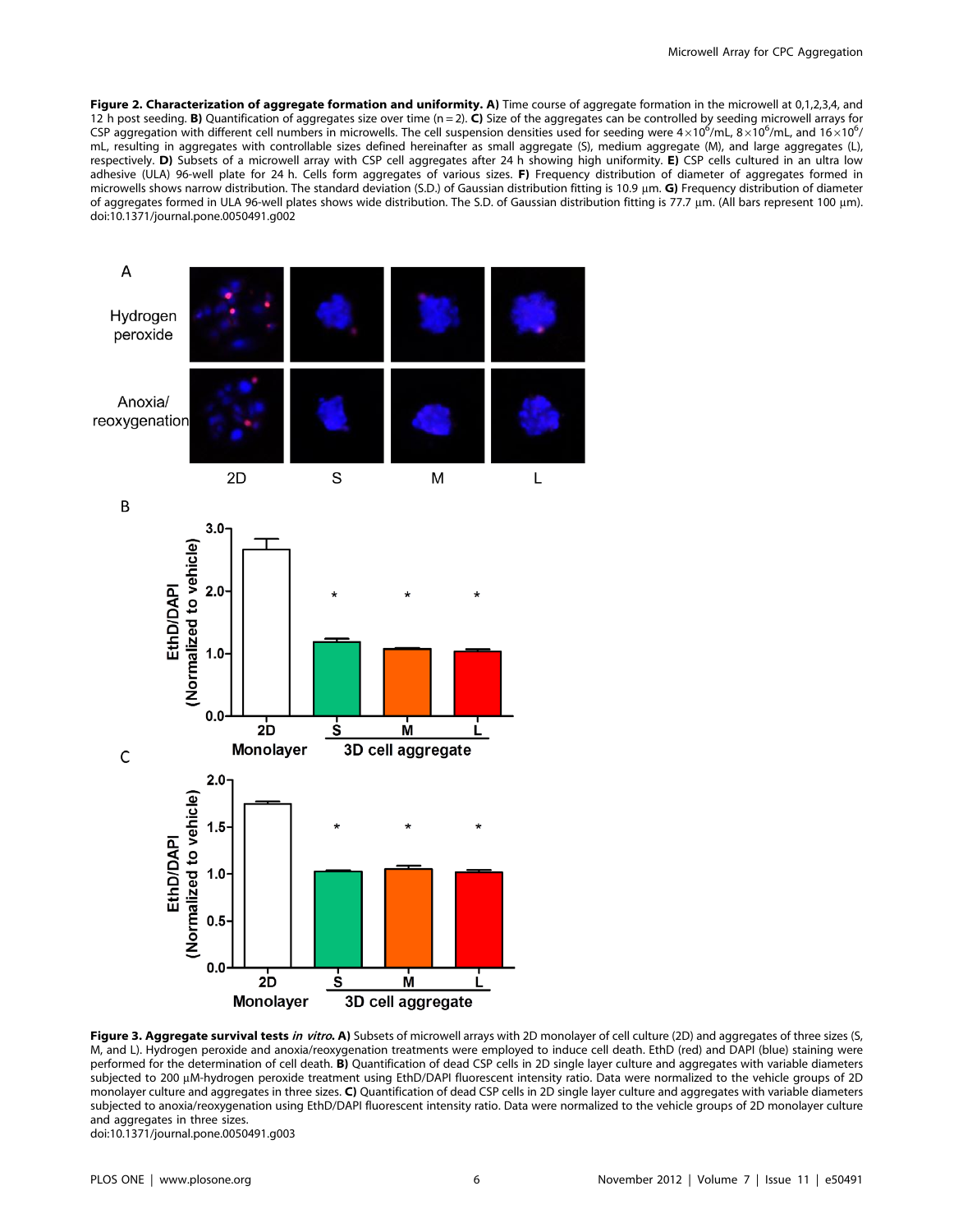

E



Figure 4. Aggregate integrity and survival in fluidic manipulations. A) Aggregates formed in microwells can be easily flushed out from the microwell and centrifuged while remaining intact. B) Aggregate can be easily passed through a 30G needle without loosing integrity. C) A representative DAPI/EthD fluorescent image of aggregates before injection. D) A representative DAPI/EthD fluorescent image of aggregates after injection. E) Quantification of dead CSP cells in aggregates passing a 30G needle using EthD/DAPI fluorescent intensity ratio. (All bars represent  $100 \mu m$ ).

doi:10.1371/journal.pone.0050491.g004

Using this newly developed system, CSP cell survival both in vitro and in vivo was remarkably improved in 3D aggregates. This work suggests that manipulation of cellular aggregates and growth of cells in 3D structures may facilitate cell-cell interaction and provide strategies for enhancing therapeutic tissue regeneration.

# Microwell Approach is Feasible for Regulating Size of Cell Aggregate

Similar to other type of cells, CSP cells form aggregates when cultured in suspension. However these aggregates vary in size and the numbers of aggregates are not easily controlled. Results from embryonic stem cells have suggested an influence of aggregate size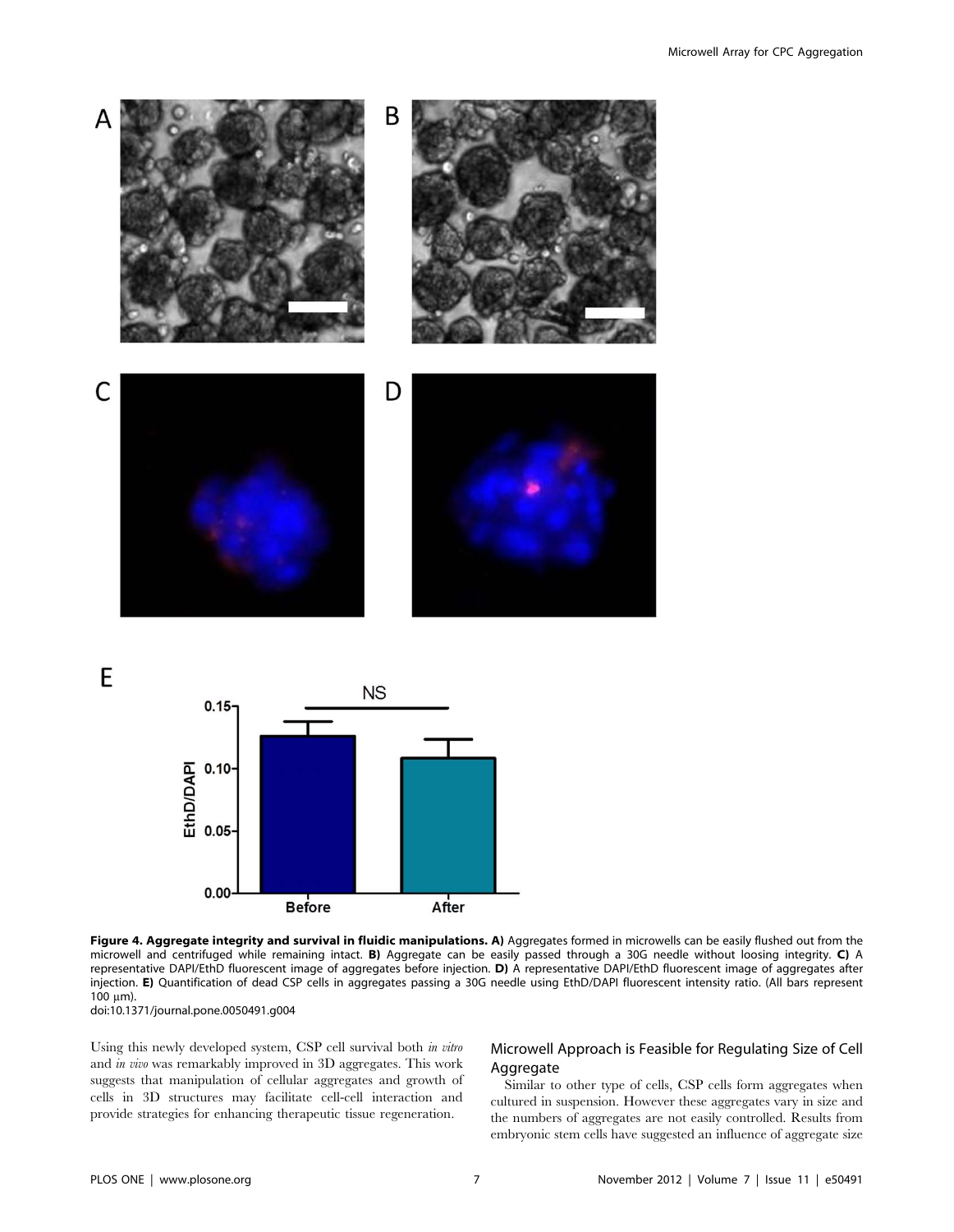

Figure 5. CSP cell survival in vivo following cardiac injury. A) Protocol to measure the in vivo survival of CSP aggregates and suspensions. B) Representative serial bioluminescence images (BLI) of mice injected with CSP cell aggregates and CSP single cell suspensions. C) Percentage of CSP cell survival measured with BLI. doi:10.1371/journal.pone.0050491.g005

on biologic properties [35]. Furthermore, the ability to control the size of cell aggregates allows for closer replication of conditions believed to exist in vivo in the cellular niche. There are several methods that have been previously used to control aggregate size when forming aggregates. Most common among these is the hanging drop method [36]. However this method does not allow for the production of large numbers of aggregates for mass production. Microwells can be used to control aggregate size and contrary to hanging drops, they facilitate the production of a large number of aggregates [37]. When seeded into microwells, CSP cells formed homogenous aggregates. Importantly, the size of the aggregate was tightly dictated by the number of cells seeded into each well. The benefits of microwells also include direct in vitro testing within wells without having to transfer cells. Furthermore, harvesting aggregates from microwells is simple and straightforward. This application may be adapted for seeding stem or progenitor cells from different sources for experimental or therapeutic applications.

# Survival Benefit of 3D Cell Aggregate to Stress or Injury in vitro and in vivo

Cell therapy aims at regenerating lost myocardium by delivering primitive cells into the injured hearts. While some functional benefits have been observed in most prior studies of cell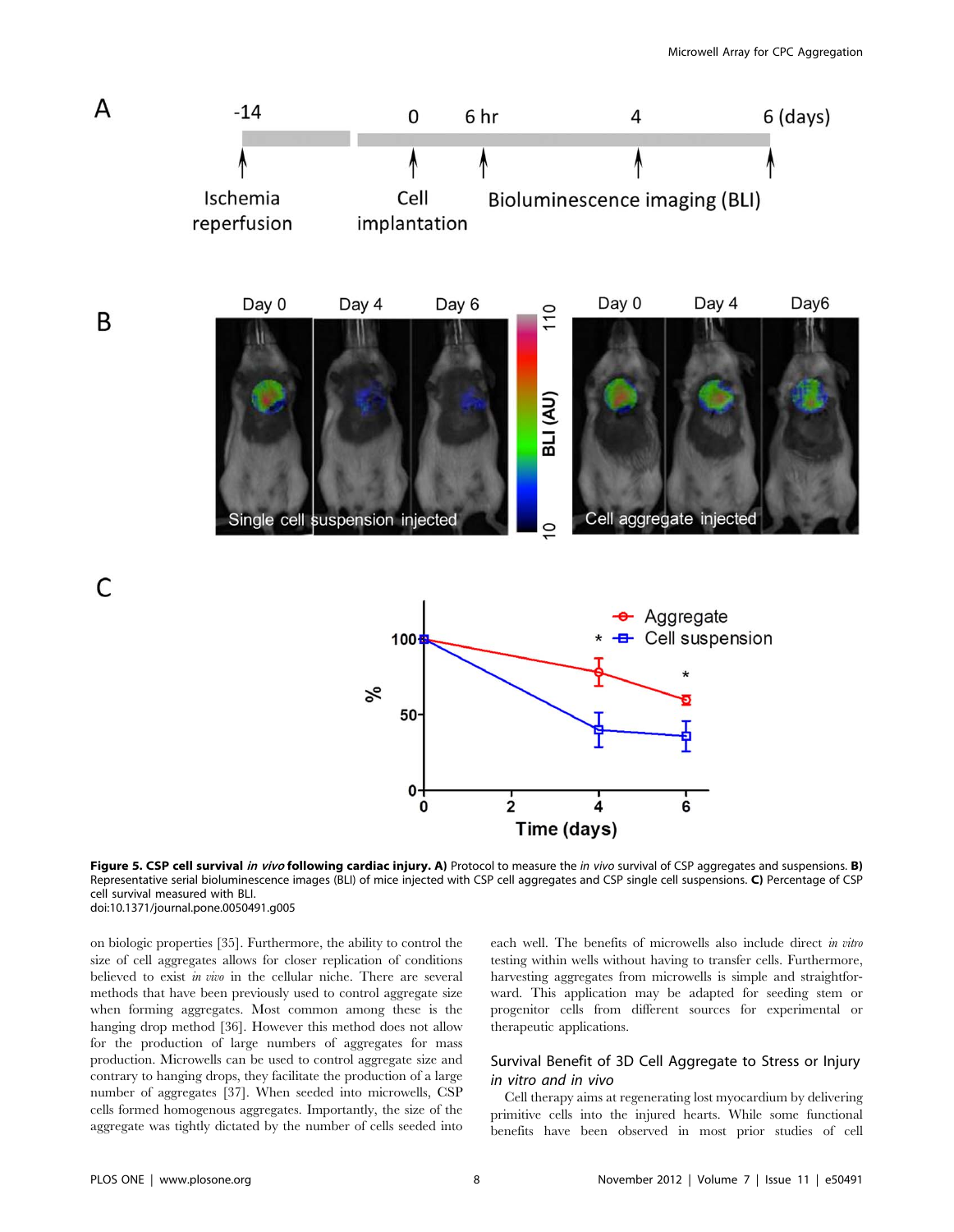implantation, to date these improvements have been relatively modest, and ascribed to the paracrine effects of implanted cells rather the direct differentiation of engrafted cells. One major reason remaining for the lack of significant tissue regeneration is the poor survival of implanted cells. Toward this end, several strategies have been explored to augment graft survival [15] in the past. Most of the efforts have been focused on supplementing cells with soluble survival or anti-apoptotic factors [38], overexpression of proteins involved in survival pathways [39], as well as delivery of a cocktail of miRNA species [40]. Limited efforts, however, have been put forth to exploit the intrinsic properties of 3D environment of cells within tissue. Using microwell arrays as an in vitro test platform we compared the viability of CSP cells cultured in aggregates to CSP cells cultured as 2D monolayer under oxidative stress. To account for possible effects of cell density or cell number, 2D monolayer controls were performed in microwells with adhesive bottom. It is noteworthy that while the combination of Calcein AM and EthD is a well known cell viability stain, this method is not suitable to determine the cell survival under the condition of oxidative stress due to the fact that Calcein itself is a sensor for oxidative activity [41]. Therefore, we modified the method, combining EthD for staining nuclei of necrotic cells with a counterstain of DAPI to stain for total nuclei. This method delivered reliable results when used in fluorometric measurements verified by the FACS analysis.

Our observations are consistent with reports suggesting that 3D cell aggregates exhibit better survival compared to cells cultured in monolayer conditions in vitro [27]. In our study, however, the observed effects were not dependent on aggregate size, at least among the three aggregate sizes tested. In contrast, a size dependent effect has been reported in studies of embryonic stem cells aggregates [42]. The differences in cell types and aggregate sizes studied, as well as the specific end points tested in the two studies may underscore the varying results between studies. We extended these observations of survival benefits with 3D cell aggregates, and have now provided evidence suggesting that the benefits of 3D cell aggregates persist following implantation into mouse hearts with ischemia perfusion injury in vivo. It is important to note that given aggregate size, the suitability of delivering stem cells via intra-coronary methods needs to be carefully evaluated, particularly as delivery of aggregates has the potential for microembolization. Furthermore, future studies will be required to

#### References

- 1. Narula J, Haider N, Virmani R, DiSalvo TG, Kolodgie FD, et al. (1996) Apoptosis in myocytes in end-stage heart failure. N Engl J Med 335: 1182–1189.
- 2. Urbanek K, Torella D, Sheikh F, De Angelis A, Nurzynska D, et al. (2005) Myocardial regeneration by activation of multipotent cardiac stem cells in ischemic heart failure. Proc Natl Acad Sci U S A 102: 8692–8697.
- 3. Olivetti G, Abbi R, Quaini F, Kajstura J, Cheng W, et al. (1997) Apoptosis in the failing human heart. N Engl J Med 336: 1131–1141.
- 4. Ye Z, Zhou Y, Cai H, Tan W (2011) Myocardial regeneration: Roles of stem cells and hydrogels. Adv Drug Deliv Rev 63: 688–697.
- 5. Ptaszek LM, Mansour M, Ruskin JN, Chien KR (2012) Towards regenerative therapy for cardiac disease. Lancet 379: 933–942.
- 6. Bolli R, Chugh AR, D'Amario D, Loughran JH, Stoddard MF, et al. (2011) Cardiac stem cells in patients with ischaemic cardiomyopathy (SCIPIO): initial results of a randomised phase 1 trial. Lancet 378: 1847–1857.
- 7. Passier R, van Laake LW, Mummery CL (2008) Stem-cell-based therapy and lessons from the heart. Nature 453: 322–329.
- 8. Bernstein HS, Srivastava D (2012) Stem cell therapy for cardiac disease. Pediatr Res 71: 491–499.
- 9. Gnecchi M, Danieli P, Cervio E (2012) Mesenchymal stem cell therapy for heart disease. Vascul Pharmacol 57: 48–55.
- 10. Makkar RR, Smith RR, Cheng K, Malliaras K, Thomson LE, et al. (2012) Intracoronary cardiosphere-derived cells for heart regeneration after myocardial infarction (CADUCEUS): a prospective, randomised phase 1 trial. Lancet 379: 895–904.

subsequently determine the in vivo functional benefits of 3D cell aggregates on progenitor cell differentiation, tissue regeneration, cardiac function and cardiovascular outcomes.

In summary, in this study we provide the first proof of concept of (1) the feasibility to generate 3D cell aggregates with control dimension; (2) that adult cardiac progenitor cells when cultured in 3D aggregates format tolerate oxidative stress and anoxia reoxygenation better *in vitro*; and finally,  $(3)$  3D cell aggregates possess survival benefits when implanted into mouse hearts following ischemia reperfusion, in vivo. Collectively, our data provides evidence that these methods may be utilized to advance the efficacy of cell-based therapy in the cardiovascular system.

#### Supporting Information

Figure S1 Quantification method of dead cells and validation using FACS. Cells subiected to 200 uM hydrogen peroxide for 2 hr. A) Representative EthD/DAPI fluorescent microscopic images and quantification of dead cells using EthD/DAPI fluorescent intensity ratio. B) Representative FACS profiles and quantification of dead cells in FACS. The Xaxis represents forward scatter (FSC) and y-axis EthD fluorescence in channel 3 (fl-3). C) CSP cell aggregates subject to supraphysiologic concentrations of hydrogen peroxide. (TIF)

Video S1 A video clip shows the time course of CSP cell aggregation in a microwell.

# (MP4)

### Acknowledgments

The authors would like to thank Dr. Grigoriy Losyev at Brigham and Women's Hospital Flow Cytometry Core for his expertise with CSP cell sorting and analysis. Mr. Soeun Ngoy is also acknowledged for performing animal surgery.

### Author Contributions

Conceived and designed the experiments: MB LK YQ RL AK DES. Performed the experiments: YQ MB LK JW MP HHC GCU AFB. Analyzed the data: YQ MB LK HHC. Wrote the paper: RL MB YQ LK AK.

- 11. Sanz-Ruiz R, Santos ME, Munoa MD, Martin IL, Parma R, et al. (2008) Adipose tissue-derived stem cells: the friendly side of a classic cardiovascular foe. J Cardiovasc Transl Res 1: 55–63.
- 12. Chiu RC (2003) Bone-marrow stem cells as a source for cell therapy. Heart Fail Rev 8: 247–251.
- 13. Beltrami AP, Barlucchi L, Torella D, Baker M, Limana F, et al. (2003) Adult cardiac stem cells are multipotent and support myocardial regeneration. Cell 114: 763–776.
- 14. Haider H, Ashraf M (2008) Strategies to promote donor cell survival: combining preconditioning approach with stem cell transplantation. J Mol Cell Cardiol 45: 554–566.
- 15. Wu KH, Mo XM, Han ZC, Zhou B (2011) Stem cell engraftment and survival in the ischemic heart. Ann Thorac Surg 92: 1917–1925.
- 16. Birks EJ, Tansley PD, Hardy J, George RS, Bowles CT, et al. (2006) Left ventricular assist device and drug therapy for the reversal of heart failure. N Engl J Med 355: 1873–1884.
- 17. Zhang M, Methot D, Poppa V, Fujio Y, Walsh K, et al. (2001) Cardiomyocyte grafting for cardiac repair: graft cell death and anti-death strategies. J Mol Cell Cardiol 33: 907–921.
- 18. Penicka M, Widimsky P, Kobylka P, Kozak T, Lang O (2005) Images in cardiovascular medicine. Early tissue distribution of bone marrow mononuclear cells after transcoronary transplantation in a patient with acute myocardial infarction. Circulation 112: e63–65.